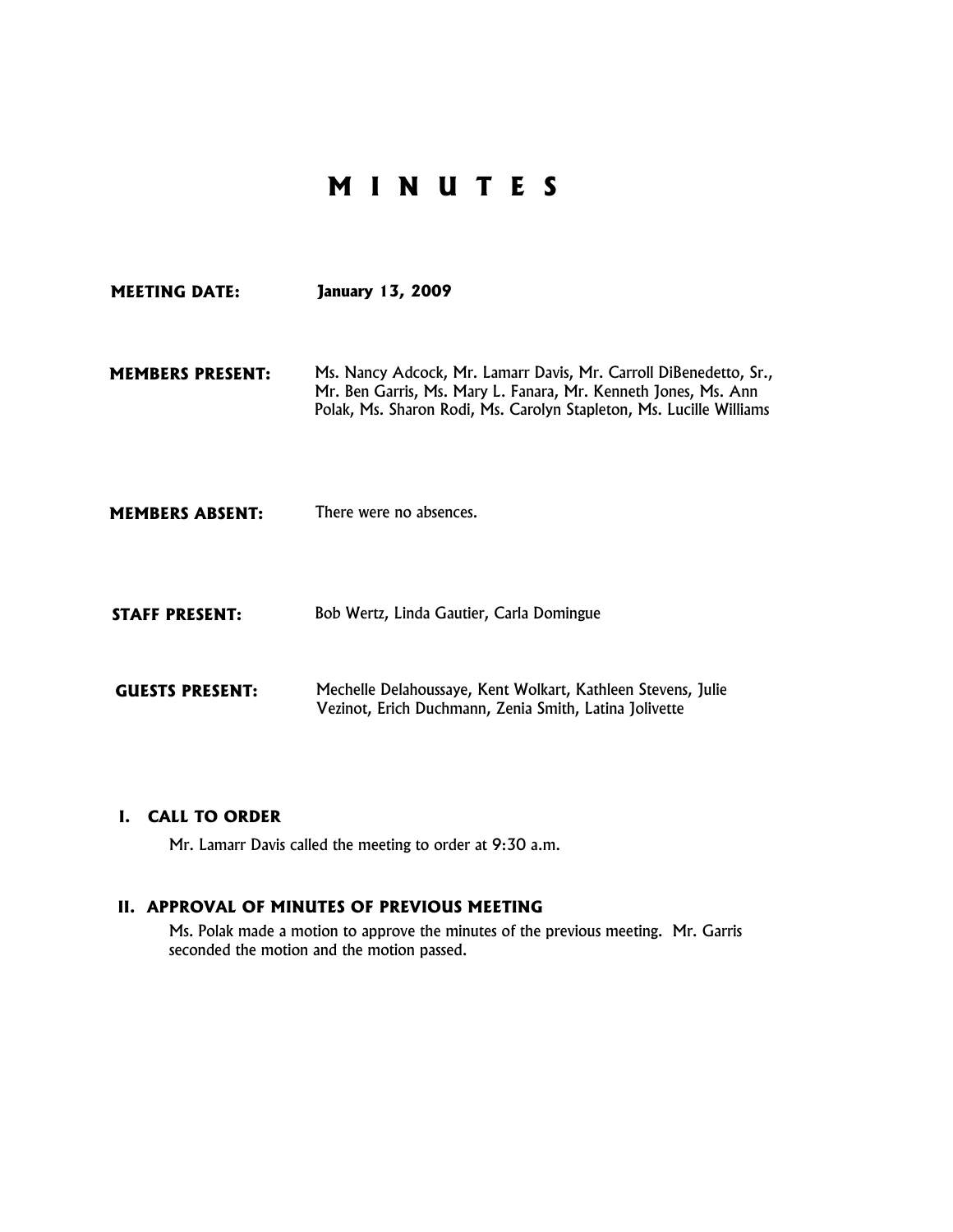## **PAGE 2 January 13, 2009 MINUTES**

## III. APPEALS

## **A 1. Caddo 08-041**

Mr. DiBenedetto made a motion to deny under authority of R.S. 46:1809 B(1) (crime definition). Ms. Fanara seconded the motion and the motion passed 9 to 1 with no abstentions.

## **A 2. St. Martin 08-016**

Ms. Adcock made a motion to deny under authority of LAC22: XIII.301(A)(1)(a)i (felony convictions). Ms. Stapleton seconded the motion and the motion passed unanimously.

## **A 3. Terrebonne 08-015**

Mr. Jones made a motion to deny under authority of LAC22: XIII.301(A)(1)(a)i (felony convictions). Ms. Williams seconded the motion and the motion passed unanimously.

## IV. EMERGENCY CONFIRM/DENY

Mr. Garris made a motion to confirm the emergency rulings for the previous month. Mr. Jones seconded the motion and the motion passed unanimously.

## V. ITEMS FOR FULL DISCUSSION

## **F 1. Acadia 07-003**

Ms. Polak made a motion to award \$50.00 for MEDICAL. Mr. Jones seconded the motion and the motion passed unanimously. Ms. Adcock made a motion to defer a decision on the claimant's request for an increase in maximum eligibility due to total and permanent disability awaiting more documentation. Ms. Rodi seconded the motion and the motion passed unanimously.

## **F 2. Acadia 07-004**

Ms. Polak made a motion to award \$199.65 for MEDICAL. Mr. Garris seconded the motion and the motion passed unanimously.

## **F 3. Assumption 08-006**

Ms. Polak made a motion to approve the eligibility of this claimant. Ms. Rodi seconded the motion and the motion passed unanimously.

## **F 4. Bossier 08-025**

Ms. Adcock made a motion to approve the eligibility of this claimant. Ms. Stapleton seconded the motion and the motion passed unanimously.

## **F 5. Bossier 08-027**

Ms. Adcock made a motion to approve the eligibility of this claimant. Ms. Williams seconded the motion and the motion passed unanimously.

## **F 6. Bossier 08-028**

Ms. Adcock made a motion to award \$483.95 for MEDICAL. Mr. Jones seconded the motion and the motion passed 8 to 2 with no abstentions.

## **F 7. Bossier 08-029**

Ms. Williams made a motion to approve the eligibility of this claimant. Ms. Polak seconded the motion and the motion passed unanimously. The Board also requested that a note be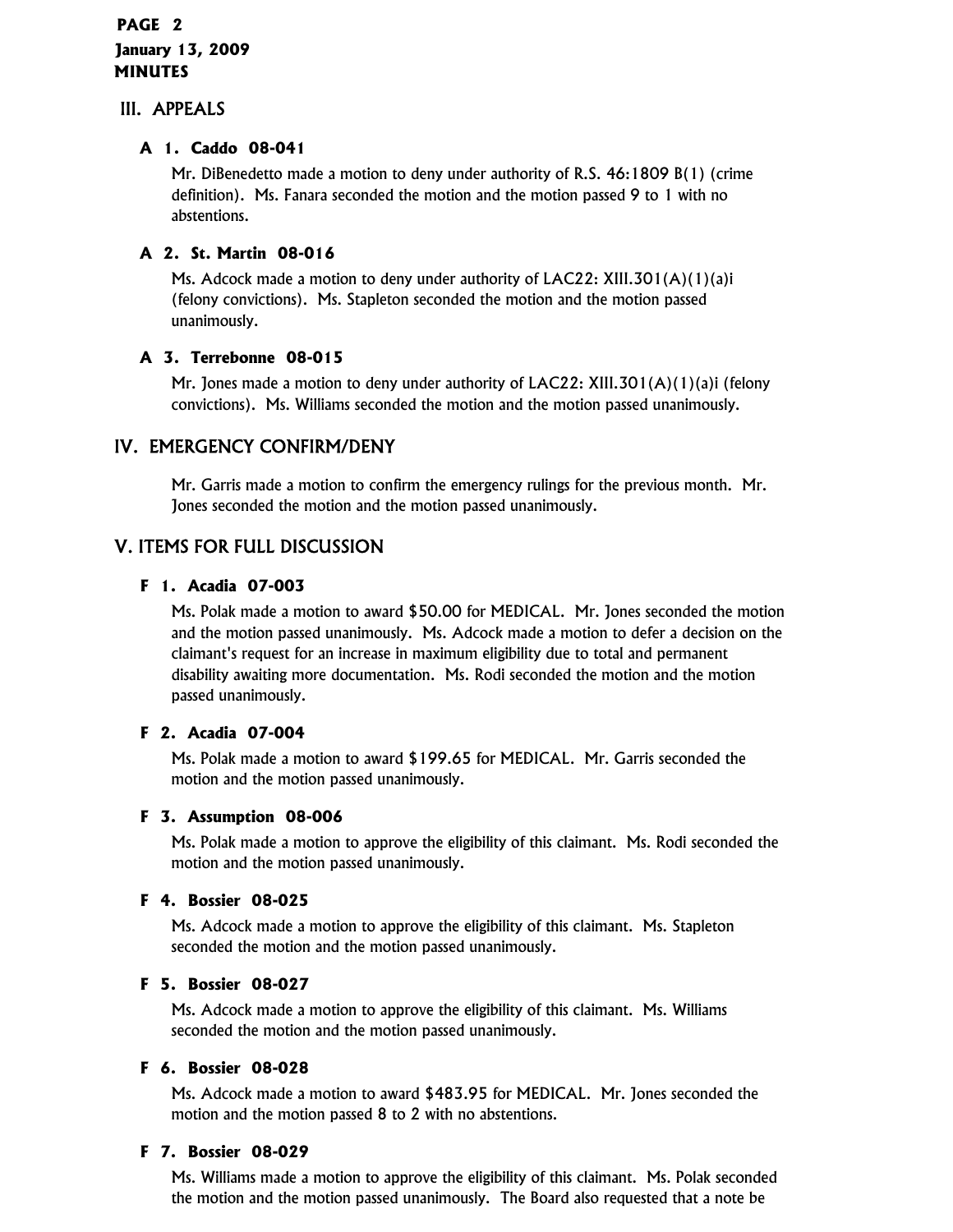made to see if the Claimant can file for workers' compensation if he files for lost wages.

## **F 8. Bossier 08-033**

Ms. Adcock made a motion to approve the eligibility of this claimant. Ms. Williams seconded the motion and the motion passed 9 to 1 with no abstentions.

## **F 9. Calcasieu 04-042**

Ms. Polak made a motion to award \$60.00 for MENTAL HEALTH. Mr. Jones seconded the motion and the motion passed unanimously.

#### **F 10. Calcasieu 08-035**

Ms. Polak made a motion to award \$120.00 for MENTAL HEALTH. Mr. Jones seconded the motion and the motion passed unanimously.

#### **F 11. Calcasieu 08-048**

Ms. Stapleton made a motion to deny under authority of R.S. 46:1809 B(4)(a) (career criminal). Mr. Jones seconded the motion and the motion passed unanimously.

## **F 12. Calcasieu 08-065**

Ms. Polak made a motion to award \$157.50 for MEDICAL. Mr. Garris seconded the motion and the motion passed 8 to 2 with no abstentions.

#### **F 13. Calcasieu 08-066**

Ms. Polak made a motion to award \$584.00 for MEDICAL. Ms. Williams seconded the motion and the motion passed unanimously.

## **F 14. Calcasieu 08-068**

Ms. Polak made a motion to award \$10,000.00 for MEDICAL. Mr. Garris seconded the motion and the motion passed 9 to 1 with no abstentions. The board also agreed to mark the case as "closed".

#### **F 15. Calcasieu 08-070**

Ms. Polak made a motion to award \$200.00 for MENTAL HEALTH. Mr. Jones seconded the motion and the motion passed unanimously.

## **F 16. Calcasieu 08-071**

Ms. Polak made a motion to award \$540.00 for MENTAL HEALTH. Ms. Fanara seconded the motion and the motion passed unanimously.

## **F 17. Calcasieu 08-072**

Ms. Polak made a motion to award \$180.00 for MENTAL HEALTH. Ms. Stapleton seconded the motion and the motion passed unanimously.

## **F 18. Calcasieu 08-073**

Ms. Polak made a motion to award \$240.00 for MENTAL HEALTH. Ms. Fanara seconded the motion and the motion passed unanimously.

#### **F 19. Concordia 08-006**

Ms. Fanara made a motion to award \$112.50 for MENTAL HEALTH. Ms. Polak seconded the motion and the motion passed unanimously.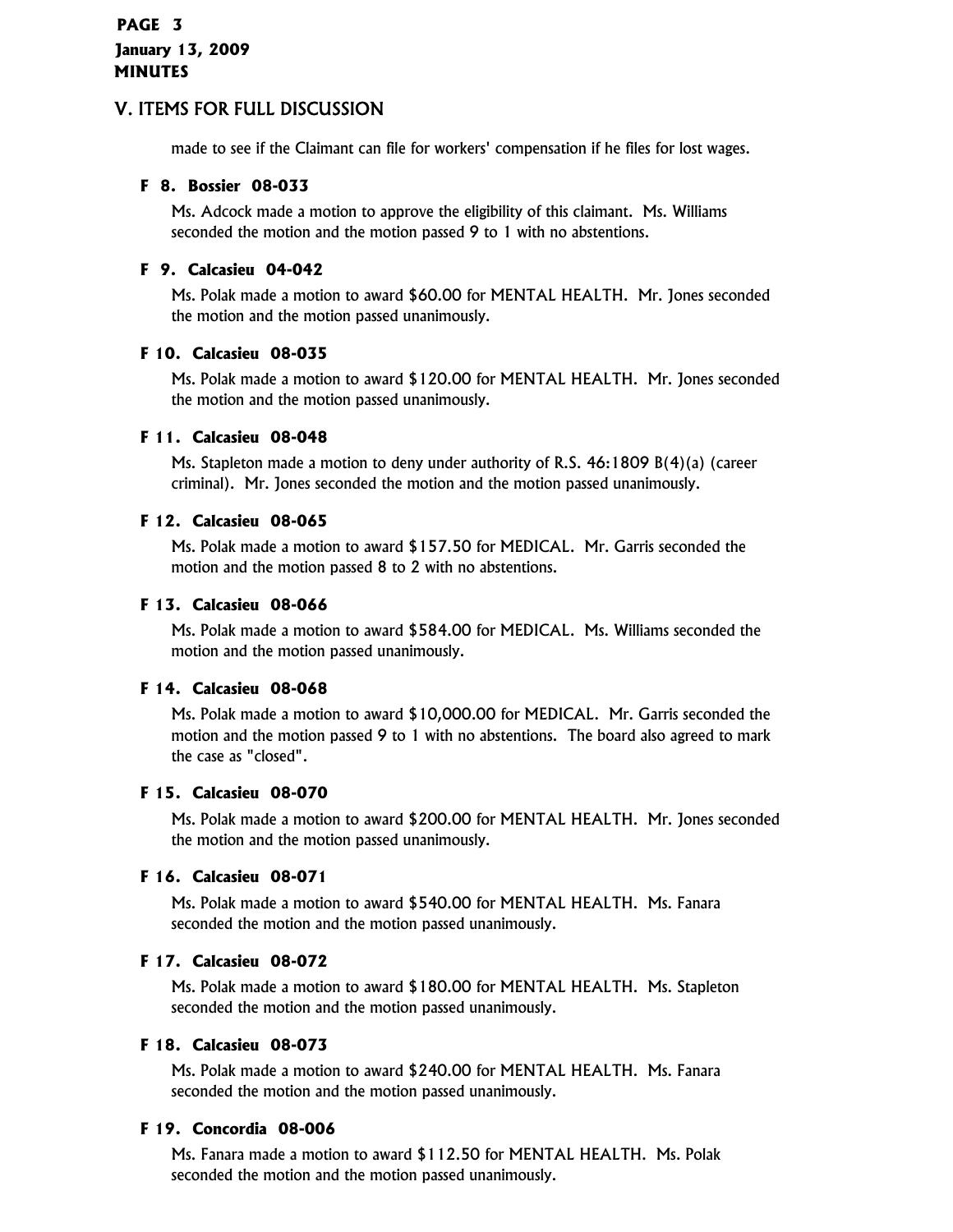## **PAGE 4 January 13, 2009 MINUTES**

## V. ITEMS FOR FULL DISCUSSION

## **F 20. Concordia 08-019**

Ms. Fanara made a motion to award \$1,486.80 for MEDICAL, \$300.00 for AMBULANCE TRANSPORT (MEDICAL). Mr. Garris seconded the motion and the motion passed unanimously.

#### **F 21. Desoto 08-005**

Ms. Fanara made a motion to award \$803.60 for MEDICAL. Ms. Adcock seconded the motion and the motion passed 9 to 0 with 1 abstention.

#### **F 22. Desoto 08-006**

Ms. Fanara made a motion to approve the eligibility of this claimant. Ms. Stapleton seconded the motion and the motion passed unanimously.

#### **F 23. East Baton Rouge 08-030**

Ms. Polak made a motion to award \$146.44 for MEDICAL. Mr. DiBenedetto seconded the motion and the motion passed 9 to 0 with 1 abstention.

#### **F 24. East Baton Rouge 08-060**

Mr. DiBenedetto made a motion to award \$3,745.90 for FUNERAL. Ms. Fanara seconded the motion and the motion passed 9 to 0 with 1 abstention.

#### **F 25. East Baton Rouge 08-061**

Mr. DiBenedetto made a motion to award \$3,745.90 for FUNERAL. Ms. Fanara seconded the motion and the motion passed 9 to 0 with 1 abstention.

## **F 26. East Baton Rouge 08-064**

Mr. DiBenedetto made a motion to approve the eligibility of this claimant. Mr. Garris seconded the motion and the motion passed 9 to 0 with 1 abstention.

#### **F 27. East Baton Rouge 08-069**

Mr. Jones made a motion to award \$5,000.00 for FUNERAL. Ms. Williams seconded the motion and the motion passed 9 to 0 with 1 abstention.

#### **F 28. East Baton Rouge 08-074**

Mr. DiBenedetto made a motion to approve the eligibility of this claimant. Mr. Garris seconded the motion and the motion passed 9 to 0 with 1 abstention.

#### **F 29. Jefferson 08-024**

Mr. Jones made a motion to award \$5,000.00 for FUNERAL. Ms. Polak seconded the motion and the motion passed 9 to 0 with 1 abstention.

#### **F 30. Lafourche 08-062**

Ms. Adcock made a motion to award \$934.58 for MEDICAL, \$3,920.00 for WAGE. Ms. Williams seconded the motion and the motion passed 9 to 0 with 1 abstention.

## **F 31. Lafourche 08-079**

Mr. DiBenedetto made a motion to approve the eligibility of this claimant. Mr. Jones seconded the motion and the motion passed 9 to 0 with 1 abstention.

#### **F 32. Lafourche 08-080**

Ms. Polak made a motion to approve the eligibility of this claimant. Mr. Jones seconded the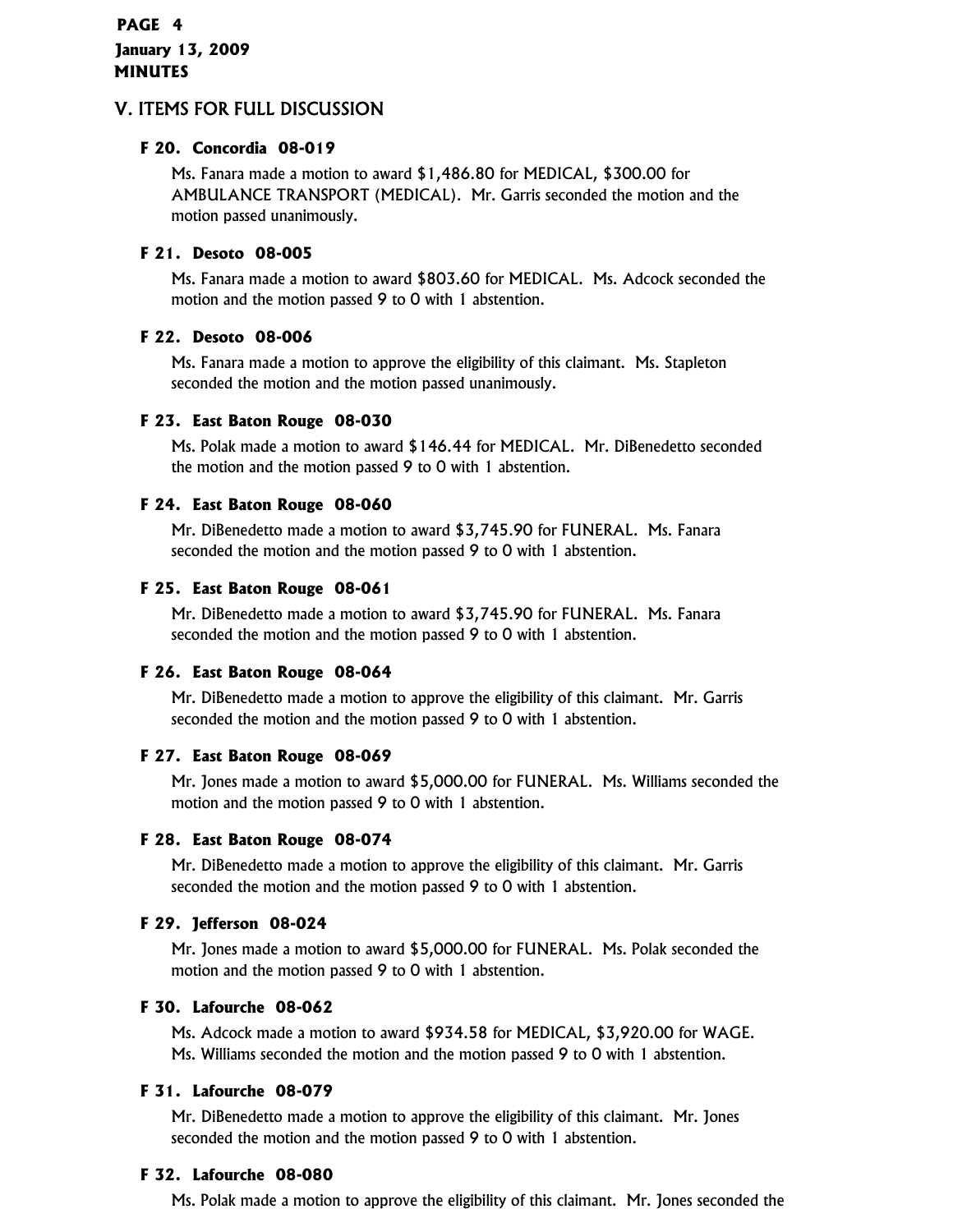motion and the motion passed 9 to 0 with 1 abstention.

#### **F 33. Lafourche 08-082**

Ms. Polak made a motion to award \$2,019.18 for FUNERAL. Mr. Garris seconded the motion and the motion passed 8 to 1 with 1 abstention.

#### **F 34. Lafourche 08-083**

Mr. DiBenedetto made a motion to approve the eligibility of this claimant. Mr. Jones seconded the motion and the motion passed unanimously.

#### **F 35. Lafourche 08-084**

Ms. Stapleton made a motion to approve the eligibility of this claimant. Ms. Fanara seconded the motion and the motion passed unanimously.

#### **F 36. Lafourche 08-085**

Mr. DiBenedetto made a motion to approve the eligibility of this claimant. Ms. Stapleton seconded the motion and the motion passed unanimously.

#### **F 37. Lafourche 08-086**

Ms. Polak made a motion to approve the eligibility of this claimant. Ms. Rodi seconded the motion and the motion passed unanimously.

#### **F 38. Lafourche 08-087**

Mr. Jones made a motion to approve the eligibility of this claimant. Ms. Williams seconded the motion and the motion passed unanimously.

#### **F 39. Lafourche 08-088**

Ms. Polak made a motion to approve the eligibility of this claimant. Mr. Jones seconded the motion and the motion passed unanimously.

#### **F 40. Madison 08-009**

Ms. Fanara made a motion to approve the eligibility of this claimant. Mr. DiBenedetto seconded the motion and the motion passed unanimously.

#### **F 41. Orleans 07-013**

Mr. Jones made a motion to award \$3,945.32 for FUNERAL. Ms. Rodi seconded the motion and the motion passed unanimously.

#### **F 42. Orleans 07-027**

Mr. Jones made a motion to award \$2,245.00 for FUNERAL. Ms. Williams seconded the motion and the motion passed 9 to 1 with no abstentions.

#### **F 43. Orleans 08-002**

Mr. Jones made a motion to deny under authority of LAC22: XIII.301(A)(1)(a)i (felony convictions). Mr. DiBenedetto seconded the motion and the motion passed unanimously.

#### **F 44. Orleans 08-019**

Mr. Jones made a motion to award \$150.00 for MEDICAL. Mr. DiBenedetto seconded the motion and the motion passed unanimously.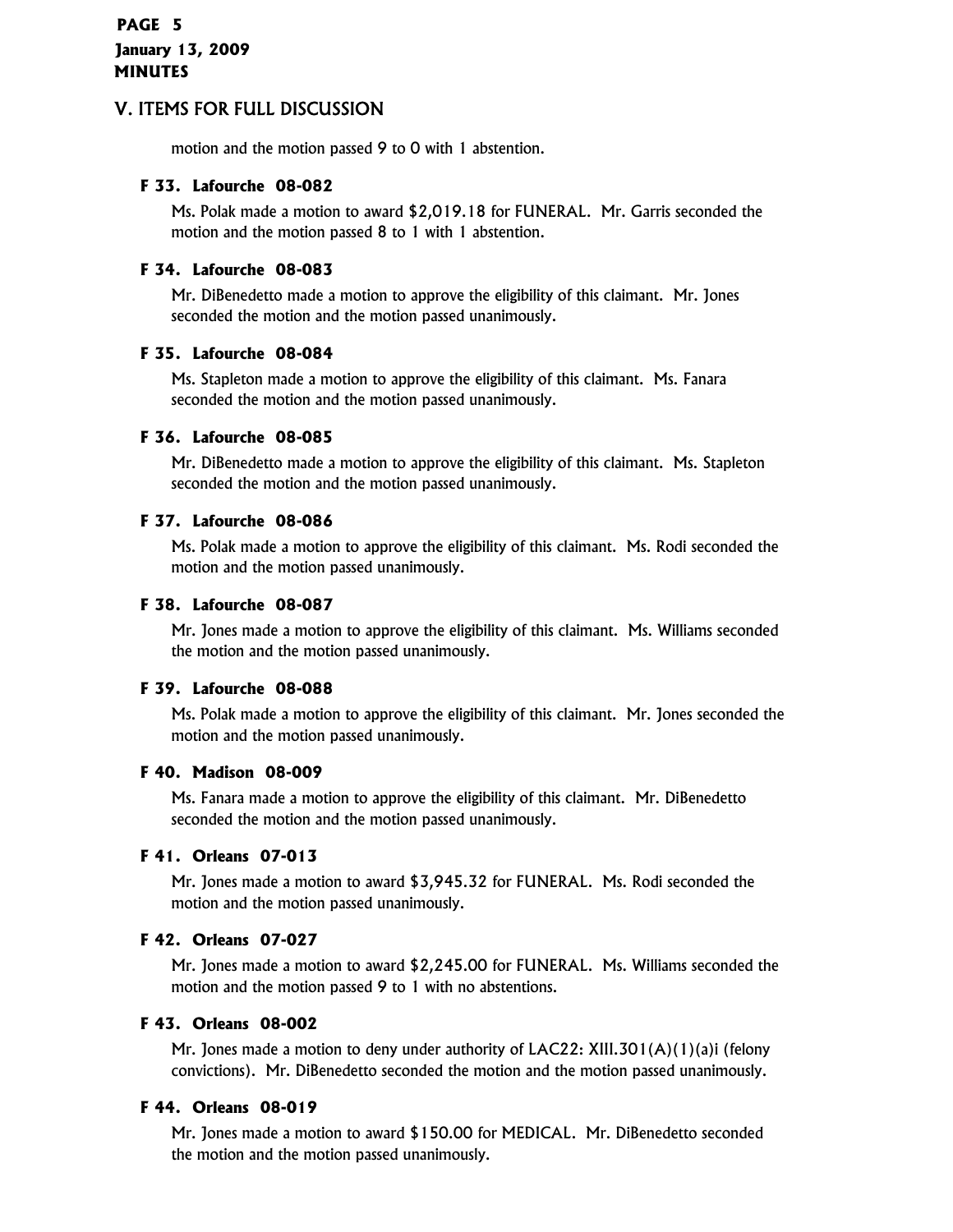## **PAGE 6 January 13, 2009 MINUTES**

## V. ITEMS FOR FULL DISCUSSION

## **F 45. Orleans 08-034**

Mr. Jones made a motion to deny under authority of R.S. 46:1809 B(4)(a) (victim contribution / illegal activity). Mr. DiBenedetto seconded the motion and the motion passed unanimously.

## **F 46. Orleans 08-055**

Mr. Jones made a motion to deny under authority of R.S. 46:1809 B(3)(b) (failed or refused cooperation). Mr. Garris seconded the motion and the motion passed unanimously.

## **F 47. Orleans 08-058**

Mr. Jones made a motion to award \$5,000.00 for FUNERAL. Ms. Williams seconded the motion and the motion passed unanimously.

## **F 48. Orleans 08-071**

Mr. Jones made a motion to deny under authority of R.S. 46:1809 B(4)(a) (victim contribution / illegal activity). Mr. Garris seconded the motion and the motion passed unanimously.

## **F 49. Orleans 08-076**

Mr. Jones made a motion to deny the claim. Mr. DeBenedetto seconded the claim and the motion passed 8 to 2 with no abstentions. Mr. Jones made a motion to reconsider the case. Ms. Rodi seconded the motion and the motion passed 6 to 4. Ms. Rodi made a motion to award 50% of LOST WAGES. Mr. Garris seconded the motion and the motion passed 6 to 4 with no abstentions. The Board also voted to close the case.

## **F 50. Orleans 08-093**

Mr. Jones made a motion to award \$448.09 for MEDICAL. Mr. DiBenedetto seconded the motion and the motion passed 9 to 1 with no abstentions. The board also agreed to mark the case as "closed".

## **F 51. Orleans 08-099**

Mr. Jones made a motion to award \$4,500.00 for FUNERAL. Ms. Polak seconded the motion and the motion passed unanimously.

## **F 52. Orleans 08-101**

Ms. Rodi made a motion to award \$3,154.00 for FUNERAL. Mr. Jones seconded the motion and the motion passed 9 to 1 with no abstentions.

## **F 53. Orleans 08-112**

Mr. Jones made a motion to defer ruling awaiting more information on status of investigation. Mr. DiBenedetto seconded the motion and the motion passed unanimously.

## **F 54. Orleans 08-113**

Mr. Jones made a motion to award \$1,857.63 for MEDICAL, \$300.00 for AMBULANCE TRANSPORT (MEDICAL), \$27.30 for MEDICAL MILEAGE. Mr. DiBenedetto seconded the motion and the motion passed unanimously.

## **F 55. Orleans 08-121**

Mr. Jones made a motion to award \$5,000.00 for FUNERAL. Ms. Rodi seconded the motion and the motion passed 7 to 3 with no abstentions.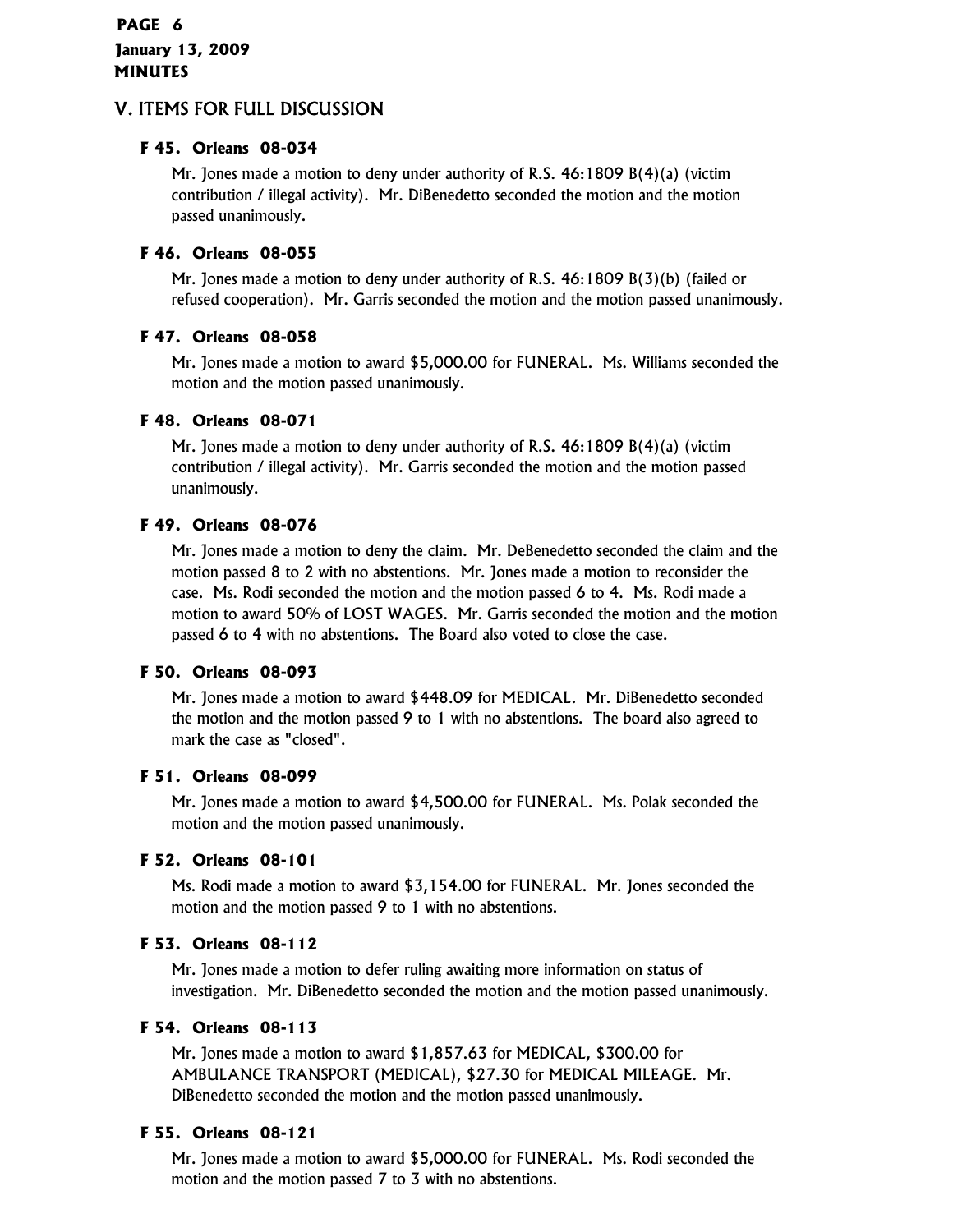## **PAGE 7 January 13, 2009 MINUTES**

## V. ITEMS FOR FULL DISCUSSION

## **F 56. Orleans 08-122**

Mr. Jones made a motion to deny under authority of LAC22: XIII.301(A)(1)(a)i (felony convictions). Mr. DiBenedetto seconded the motion and the motion passed unanimously.

#### **F 57. Orleans 08-125**

Ms. Stapleton made a motion to defer ruling awaiting more information. Mr. Jones seconded the motion and the motion passed unanimously.

#### **F 58. Orleans 08-126**

Mr. Jones made a motion to award \$5,000.00 for FUNERAL. Ms. Rodi seconded the motion and the motion passed unanimously.

#### **F 59. Orleans 08-128**

Mr. Jones made a motion to award \$5,000.00 for FUNERAL. Ms. Polak seconded the motion and the motion passed unanimously.

#### **F 60. Orleans 08-131**

Mr. Jones made a motion to approve the eligibility of this claimant. Ms. Rodi seconded the motion and the motion passed 9 to 1 with no abstentions.

#### **F 61. Orleans 08-134**

Mr. Jones made a motion to approve the eligibility of this claimant. Ms. Rodi seconded the motion and the motion passed 8 to 2 with no abstentions.

## **F 62. Orleans 08-135**

Mr. Jones made a motion to defer ruling awaiting more information. Ms. Polak seconded the motion and the motion passed unanimously.

#### **F 63. Orleans 08-137**

Mr. Jones made a motion to deny under authority of R.S. 46:1809 B(4)(a) (victim contribution). Ms. Adcock seconded the motion and the motion passed unanimously.

#### **F 64. Orleans 08-138**

Mr. Jones made a motion to deny under authority of R.S. 46:1809 B(1) (no evidence of crime). Mr. DiBenedetto seconded the motion and the motion passed unanimously.

#### **F 65. Orleans 08-140**

Mr. Jones made a motion to deny under authority of LAC22: XIII.301(A)(1)(a)i (felony convictions). Ms. Rodi seconded the motion and the motion passed unanimously.

#### **F 66. Orleans 08-141**

Mr. Jones made a motion to deny under authority of LAC22: XIII.301(A)(1)(a)i (felony convictions). Mr. DiBenedetto seconded the motion and the motion passed unanimously.

#### **F 67. Rapides 08-024**

Ms. Fanara made a motion to award \$379.13 for MEDICAL, \$300.00 for AMBULANCE TRANSPORT (MEDICAL). Ms. Rodi seconded the motion and the motion passed unanimously.

#### **F 68. St. Landry 08-019**

Ms. Fanara made a motion to award \$724.08 for MEDICAL. Mr. DiBenedetto seconded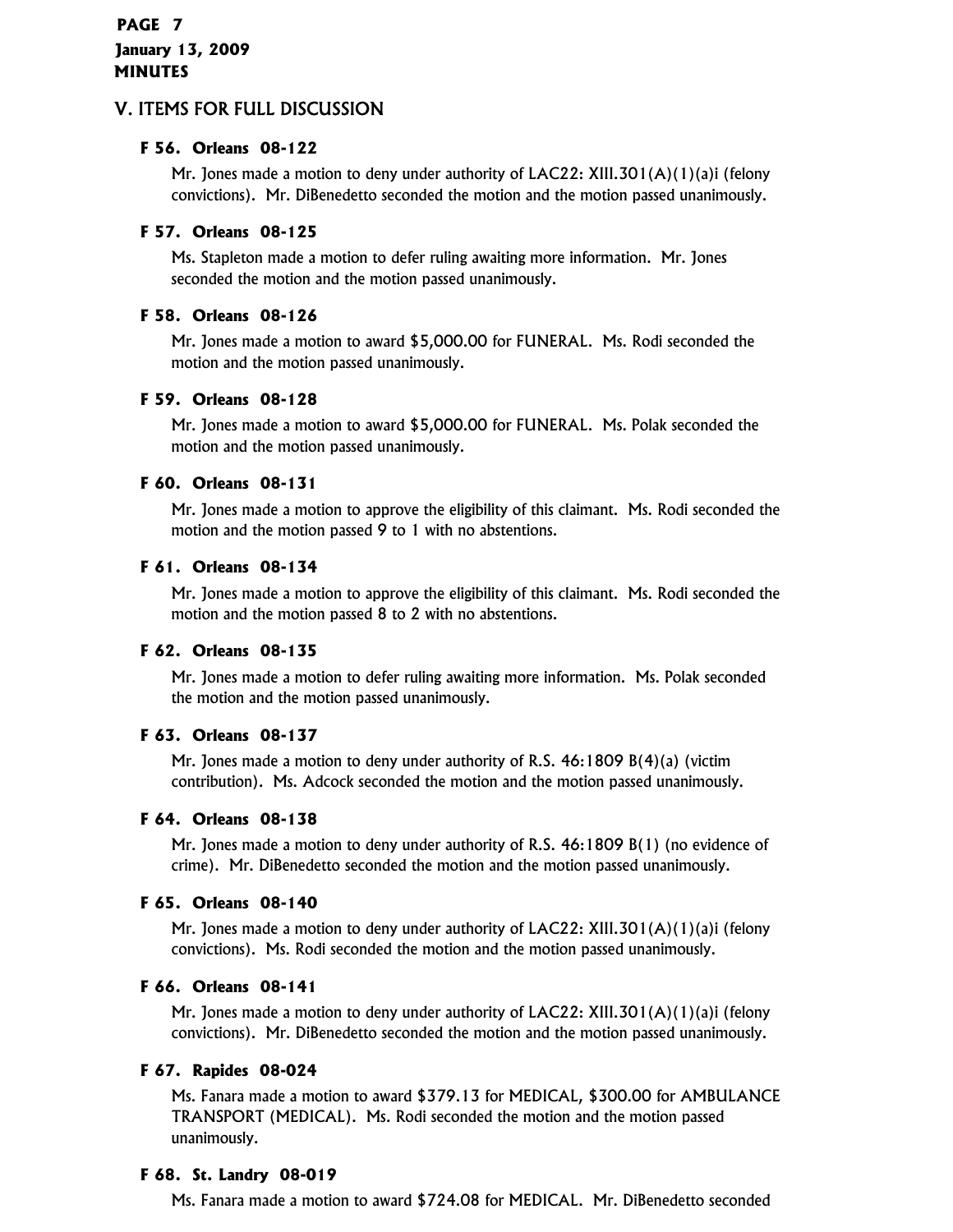the motion and the motion passed unanimously.

#### **F 69. St. Martin 08-019**

Ms. Stapleton made a motion to deny under authority of R.S. 46:1809 B(3)(b) (failed or refused cooperation). Mr. Garris seconded the motion and the motion passed unanimously.

#### **F 70. St. Martin 08-022**

Ms. Stapleton made a motion to approve the eligibility of this claimant. Mr. Jones seconded the motion and the motion passed unanimously.

#### **F 71. St. Mary 08-010**

Ms. Rodi made a motion to award \$4,027.50 for FUNERAL. Mr. Garris seconded the motion and the motion passed unanimously.

#### **F 72. St. Mary 08-012**

Mr. DeBenedetto made a motion to deny under authority of R.S. 46:1809 B(4)(a) (victim contribution). Ms. Fanara seconded the motion and the motion passed. Mr. Garris made a motion to reconsider the case. Ms. Rodi seconded the motion and the motion passed. Ms. Rodi made a motion to approve the eligibility of this claimant with a 50% REDUCTION for contribution. Mr. Jones seconded the motion and the motion passed 8 to 2 with no abstentions.

#### **F 73. St. Tammany 08-013**

Mr. DiBenedetto made a motion to award \$4,804.54 for MEDICAL. Mr. Jones seconded the motion and the motion passed unanimously.

#### **F 74. St. Tammany 08-034**

Mr. Jones made a motion to award \$2,183.09 for MEDICAL, \$900.00 for AMBULANCE TRANSPORT (MEDICAL). Ms. Fanara seconded the motion and the motion passed 9 to 0 with 1 abstention.

#### **F 75. St. Tammany 08-037**

Ms. Polak made a motion to award \$896.00 for WAGE, \$2,929.95 for MEDICAL. Estimate approved for: \$875.00 for MEDICAL. Mr. Garris seconded the motion and the motion passed unanimously.

## **F 76. Vermilion 08-009**

Ms. Polak made a motion to award \$135.77 for MEDICAL, \$119.58 for AMBULANCE TRANSPORT (MEDICAL). Mr. Garris seconded the motion and the motion passed unanimously.

#### **F 77. Webster 08-006**

Mr. Jones made a motion to award \$5,000.00 for FUNERAL. The claim amounts were reduced by 50 % for contribution. Ms. Stapleton seconded the motion and the motion passed 8 to 2 with no abstentions.

## **F 78. West Baton Rouge 08-004**

Ms. Stapleton made a motion to award \$773.24 for MEDICAL. Mr. DiBenedetto seconded the motion and the motion passed unanimously.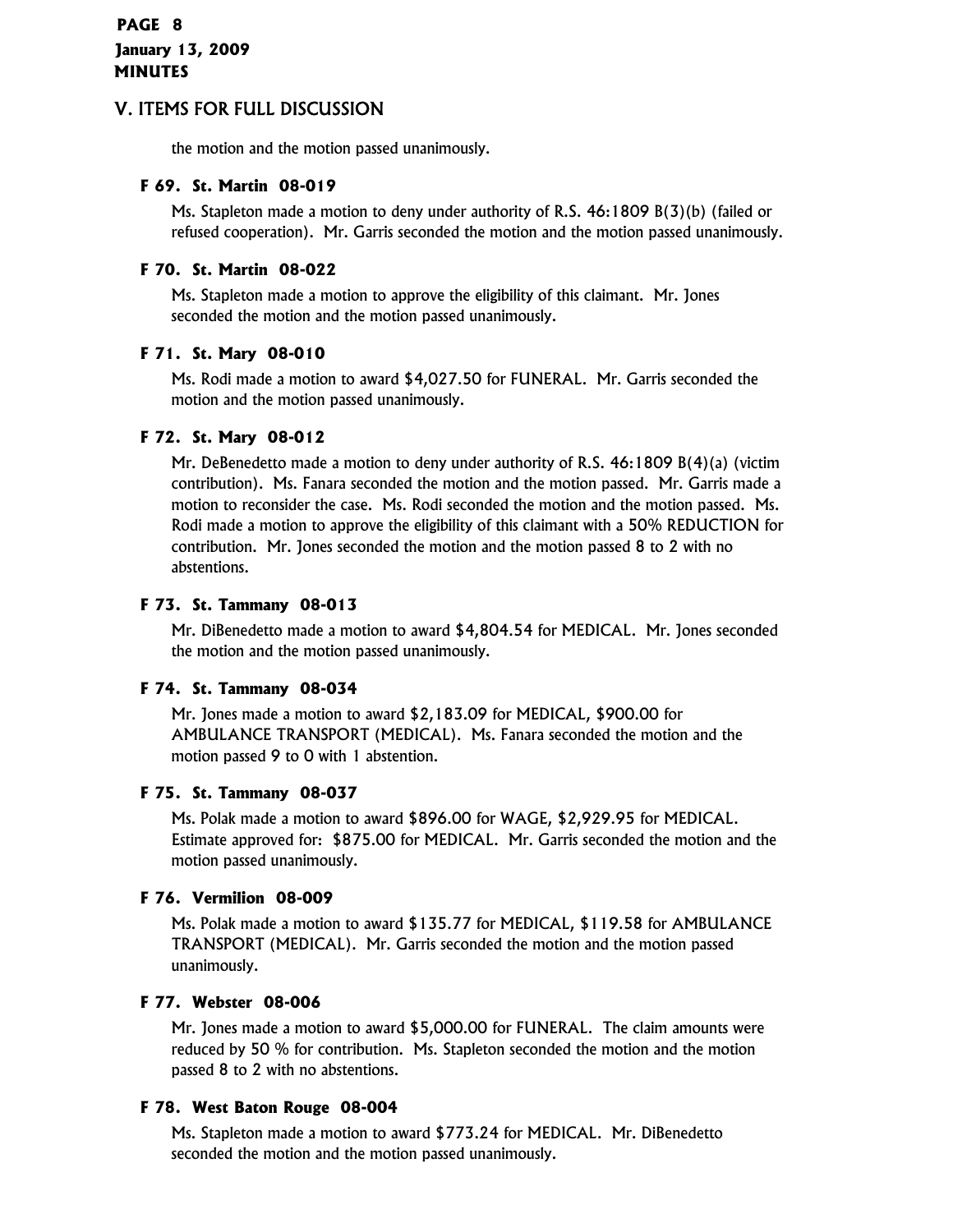## **F 79. West Baton Rouge 08-005**

Ms. Stapleton made a motion to award \$2,670.20 for MEDICAL MILEAGE. Mr. Jones seconded the motion and the motion passed unanimously.

## **F 80. West Baton Rouge 08-007**

Ms. Stapleton made a motion to approve the eligibility of this claimant. Mr. Jones seconded the motion and the motion passed unanimously.

## VI. LATE ADDITIONS

## **L 1. Calcasieu 08-061**

Ms. Polak made a motion to award \$1,736.00 for WAGE. Mr. Garris seconded the motion and the motion passed unanimously.

## V. ITEMS FOR FULL DISCUSSION

## **L 2. Concordia 08-013**

Ms. Stapleton made a motion to award \$802.00 for MENTAL HEALTH, \$141.39 for MEDICAL MILEAGE. Ms. Polak seconded the motion and the motion passed unanimously.

## VI. LATE ADDITIONS

## **L 3. Concordia 08-018**

Ms. Fanara made a motion to award \$4,000.00 for FUNERAL. Mr. Garris seconded the motion and the motion passed unanimously.

## **L 4. Orleans 08-082**

Mr. Jones made a motion to award \$1,754.02 for WAGE, \$2,136.37 for MEDICAL. Ms. Williams seconded the motion and the motion passed unanimously. The board agreed to waive the one year deadline for applying for reparations.

## **L 5. St. Tammany 08-026**

Ms. Polak made a motion to award \$200.19 for MEDICAL, \$52.00 for MEDICAL MILEAGE. Mr. Garris seconded the motion and the motion passed unanimously.

## **L 6. St. Tammany 08-030**

Ms. Rodi made a motion to award \$7,496.40 for MEDICAL. Ms. Williams seconded the motion and the motion passed unanimously.

## V. ITEMS FOR FULL DISCUSSION

## **L 7. St. Tammany 08-032**

Ms. Polak made a motion to award \$825.00 for MENTAL HEALTH. Ms. Williams seconded the motion and the motion passed unanimously.

## VI. LATE ADDITIONS

## **L 8. Terrebonne 08-009**

Ms. Polak made a motion to award \$644.80 for MEDICAL, \$30.91 for WAGE. Mr. Jones seconded the motion and the motion passed unanimously.